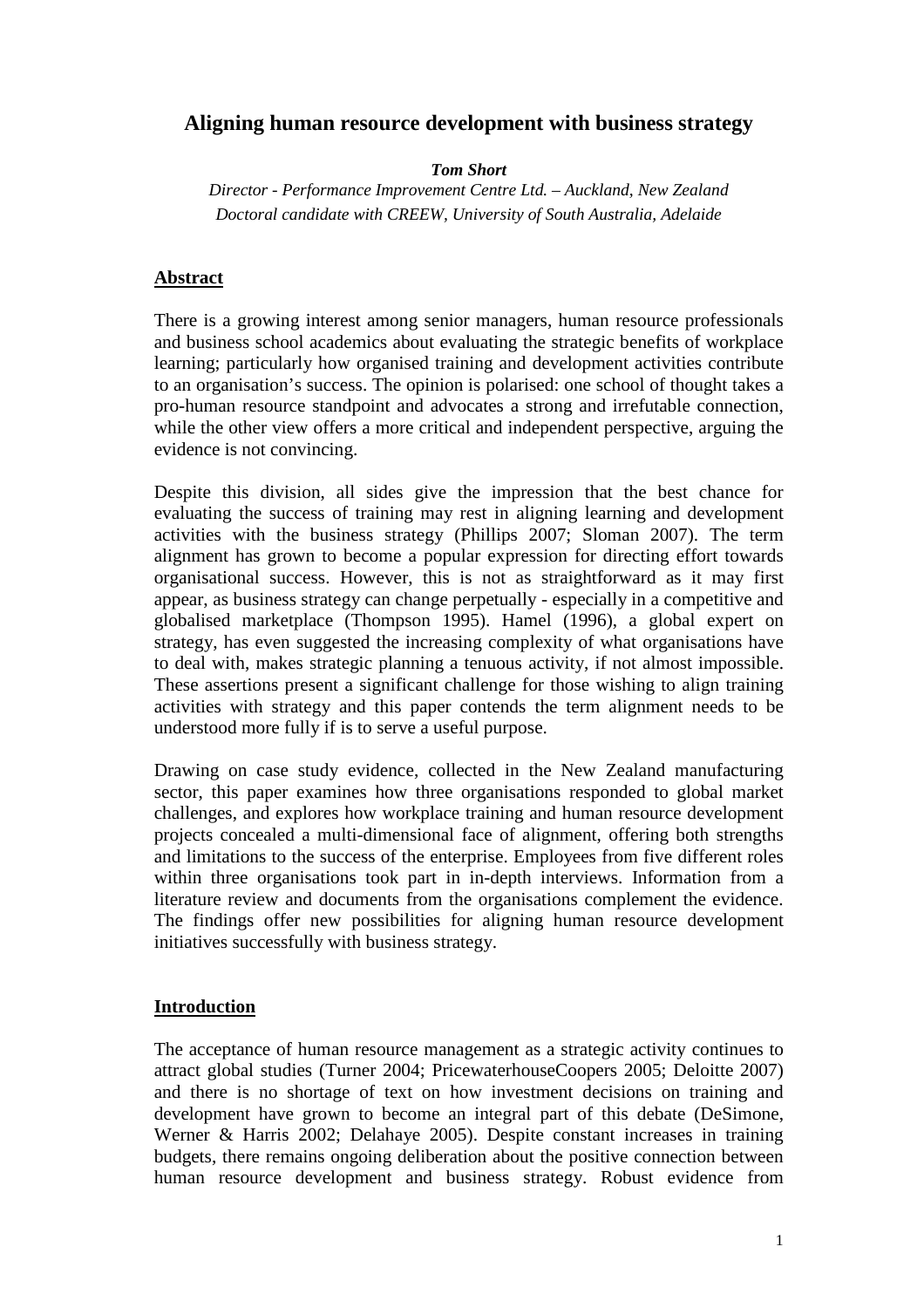evaluation activities is reported to be superficial (Horwitz 1999), leaving management bereft of valid information about the benefits of training. This scenario has contributed to an escalation of scepticism among senior managers, making training the first casualty of budget cuts (CIPD 2005).

To compensate for this uncertainty, those responsible for taking strategic decisions on human resource management are increasingly adopting the term 'alignment' as a descriptive idiom to symbolise an internally driven process of directing training initiatives [and expenditure] towards the strategic intent of the enterprise. To promote this trend, there is a abundance of clichéd guidance in the pro-human resource literature on how to align learning and development with business strategy (Powell 1992; Chorn & Hunter 2004; Phillips 2007); but some of these suggestions appear simplistic, overplayed and fail to fully recognise the complex circumstances in which organisations deploy their strategies. New evidence suggests that modern organisations, in a globalised market, gain competitive advantage by pursuing several strategies at the same time (Purcell 1989; Mintzberg 1994; Thompson 1995) – so alignment may be too complex to define as a universal entity; making the notion difficult to quantify, a challenge to implement and appear more of a management dream.

#### *Understanding alignment*

Typically, managers use the term 'strategic alignment' to imply an overall condition where the stakeholders involved in an enterprise contribute in a unified way towards its success. For many years, contingency and configuration theorists have attempted to make a connection between the alignment of organisational strategic factors and performance (Burns & Stalker 1961; Woodward 1965; Lawrence & Lorsch 1967; Miles & Snow 1978; Mintzberg 1979; Miller & Friesen 1984). Some have suggested alignment occurs when the elements of environment, strategy, culture and leadership coalesce to produce enhanced performance (Chorn & Hunter 2004). In general, contingency theorists assert that successful performance is the result of a proper alignment of endogenous design variables (such as organisational structure or degree of formal planning) with exogenous context variables (such as environmental uncertainty, technology or organisational size). Conversely, Typologists believe successful organisations are aligned in a small number of typical patterns (or configurations) and suggest theories on why this state should exist (Powell 1992).

Although formal texts rarely focus on alignment as a specific topic (until recently) they appear to acknowledge that its presence may contribute substantially to business success - especially in relation to the strategic choices made on people issues, resources, culture and organisational values (Seaman 1998). Thompson (2005) suggests these choices are diverse and can include: reducing costs, product differentiation, innovating, diversification and merger or acquisition. An aligned organisation is thought to direct its individual and team development towards these strategies. The concept of the learning organisation has much to say about alignment (Senge 1990) and Figure 1 illustrates what is meant. Each small arrow represents the direction of an individual's performance or motivational behaviour. Some arrows align with the larger (organisational) arrow and this represents people who readily identify with the organisations goals and objectives. Yet, other arrows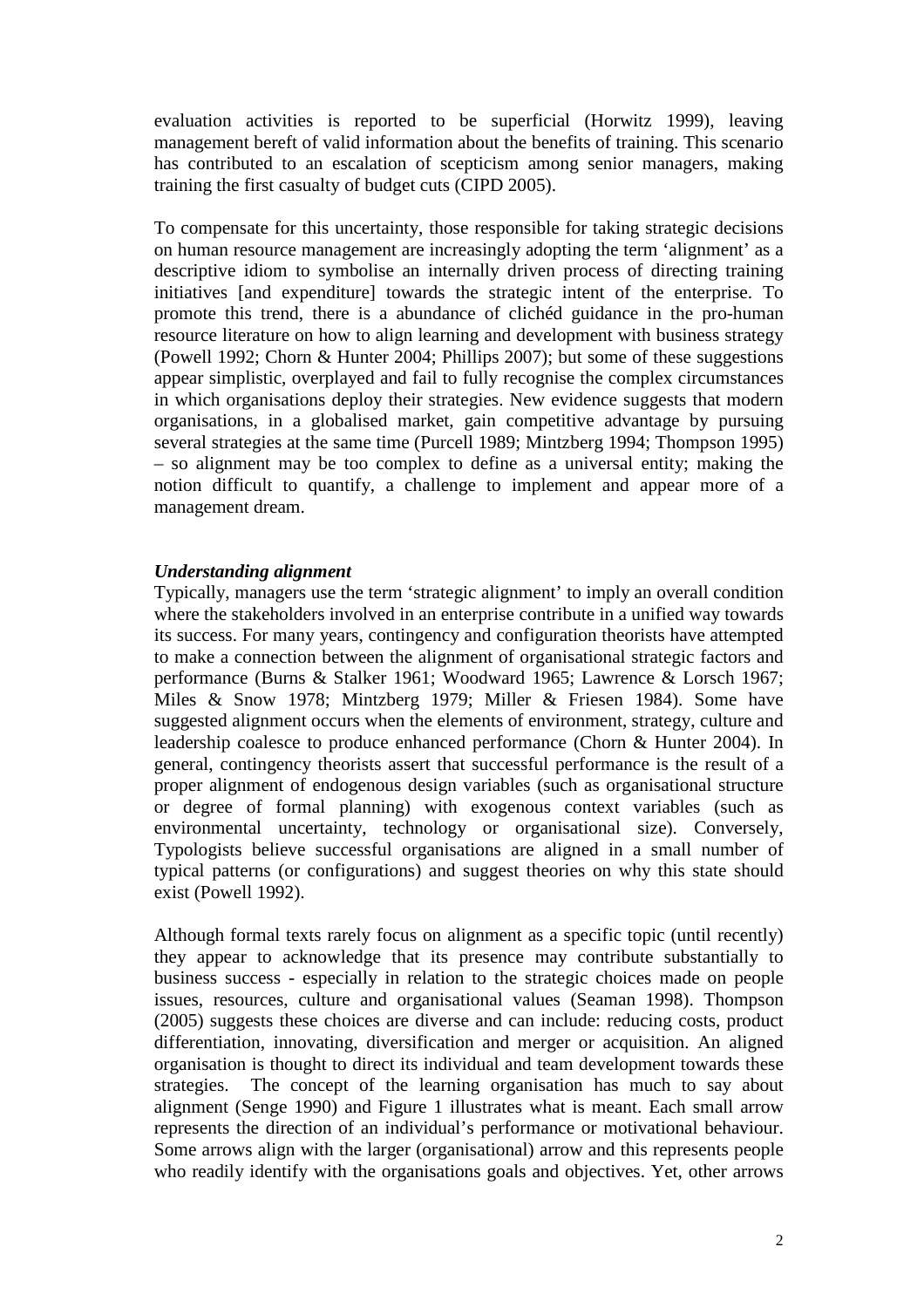are misaligned in different directions - representing those people who choose to work out of line with the organisation. Thompson (1995) suggests the impact of these separate actions can easily go undetected on a daily basis but if left unchecked, the resultant energy accumulates to produce an overall shift in organisational performance away from the intended strategic direction. This comparison draws on the laws of physics and creates a condition where the resultant energy from each arrow forces the organisation to drift away from its intended path – a term referred to as strategic drift.



**Figure 1. Misalignment and strategic drift**  *(Adapted from Senge, 1990)* 

#### *Alignment of human resource development*

During the last three decades, workplaces in Western-based economies have witnessed an unprecedented growth in vocational education and training, normally undertaken as part of the wider strategy on human resource development (HRD). In larger organisations, HRD has evolved as a sub-activity of the larger human resource management function, providing an internal 'centre of expertise', but this is not the case in every organisation and is influenced by a number of factors such as the size and culture of the organisation. Where centres of expertise do not exist, HRD work is distributed across business units, corporate centres or outsourced to an external agency (Reilly 2007, p.43) - making alignment much harder to coordinate.

Equally, the perceived value of training and development has grown in parallel with the aforementioned changes and the catchphrase *people are our most important resource* has become a widely used phrase amongst pro-human resource professionals. This belief has originated largely from a fundamental commitment to the resource-based perspective of dealing with employees and the strategic problems faced by organisations (Boxall & Purcell 2003). Resource-based theory emanates from contemporary strategic thinking and suggests organisations can achieve sustainable competitive advantage by developing distinct core competencies (Hamel & Prahalad 1994; Smith 2003). Central to this notion is the important alignment between individual skills, team competencies, and business performance. Yet, Paauwe and Boselie (2005) suggest progress in understanding the relationship between HRM and strategy can be made only by looking at the broader influences on strategic management and by regarding the impact of HRM on performance as multi-dimensional. They hint towards finding a more balanced perspective, in order to derive new meaning to a more holistic notion of alignment for all stakeholders and see this as a unique blend for each organisation.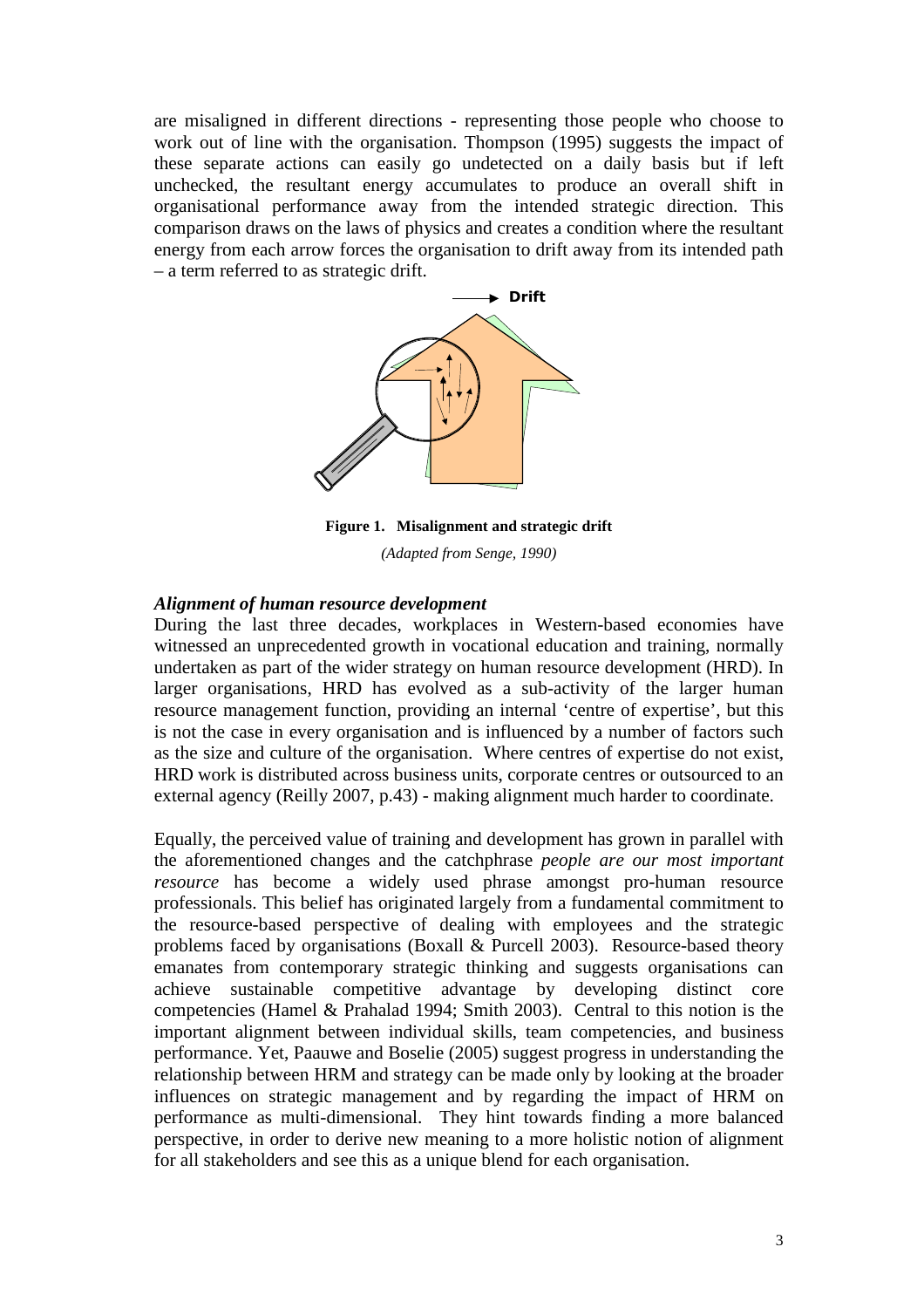#### *Research aims*

The research in this paper aimed to gain an in-depth understanding of alignment as it applied to the strategic investment decisions on HRD. Specifically, the study sought to provide qualitative information from 'live' organisational settings and go some way towards filling the current void in reliable evaluation. For these reasons, the research interview questions were focused on: exploring what factors drive strategic success, how human resource development activities contribute, and how these events define and shape the characteristics of alignment.

## **Research design and methods**

The investigation, from which the information discussed below is drawn, was part of a doctoral research study conducted over a four-year period between 2005 and 2008. The study focused on exploring how learning and development, as a component of human resource management, contributed to business strategy and success. During this time, information was gathered from three New Zealand manufacturing organisations, supplemented with documentary evidence from the participating organisations. A case study approach was chosen, using an in-depth qualitative methodology, in order to gain grounded data and a deeper level of understanding - putting meaning and significance to the information. The explorative nature of this study and lack of commitment to any one theory offered potential to extend the investigation toward hermeneutic considerations by discover similarities that emerged from the different perspectives, thereby providing the potential to change any initial preconceptions.

A review of the current literature on human resource management and business strategy was undertaken in advance to identify a range of contemporary themes affecting learning and development in the workplace. From this review, and subsequent content analysis, a view emerged about the status of human resource development in organisations and this shaped the development of a series of 25 questions that were used in the interviews, thereby providing focus to the investigation. These questions were arranged in categories to reflect the scope of this investigation, such as strategy, human resource management and learning. In each of the focus group interviews, an experienced and independent facilitator conducted the discussions, enabling the researcher to focus on each respondent and make observation notes to supplement the oral evidence.

Over a period of six months, fifteen semi-structured interviews were conducted in each of the three organisations. The chief executives, human resource development managers and trade union representatives were interviewed separately. Focus groups were the preferred choice for line managers and worker-learners, and their participation was entirely random and voluntary. Finally, a focus group with an independent panel of human resource practitioners provided an external perspective to the research questions. All of those interviewed approved the written transcripts and Non-numerical Unstructured Data Indexing Search and Theorising (NUD\*IST) N6 qualitative software aided the data analysis process. The following sections present findings, discussion and conclusions from this methodology.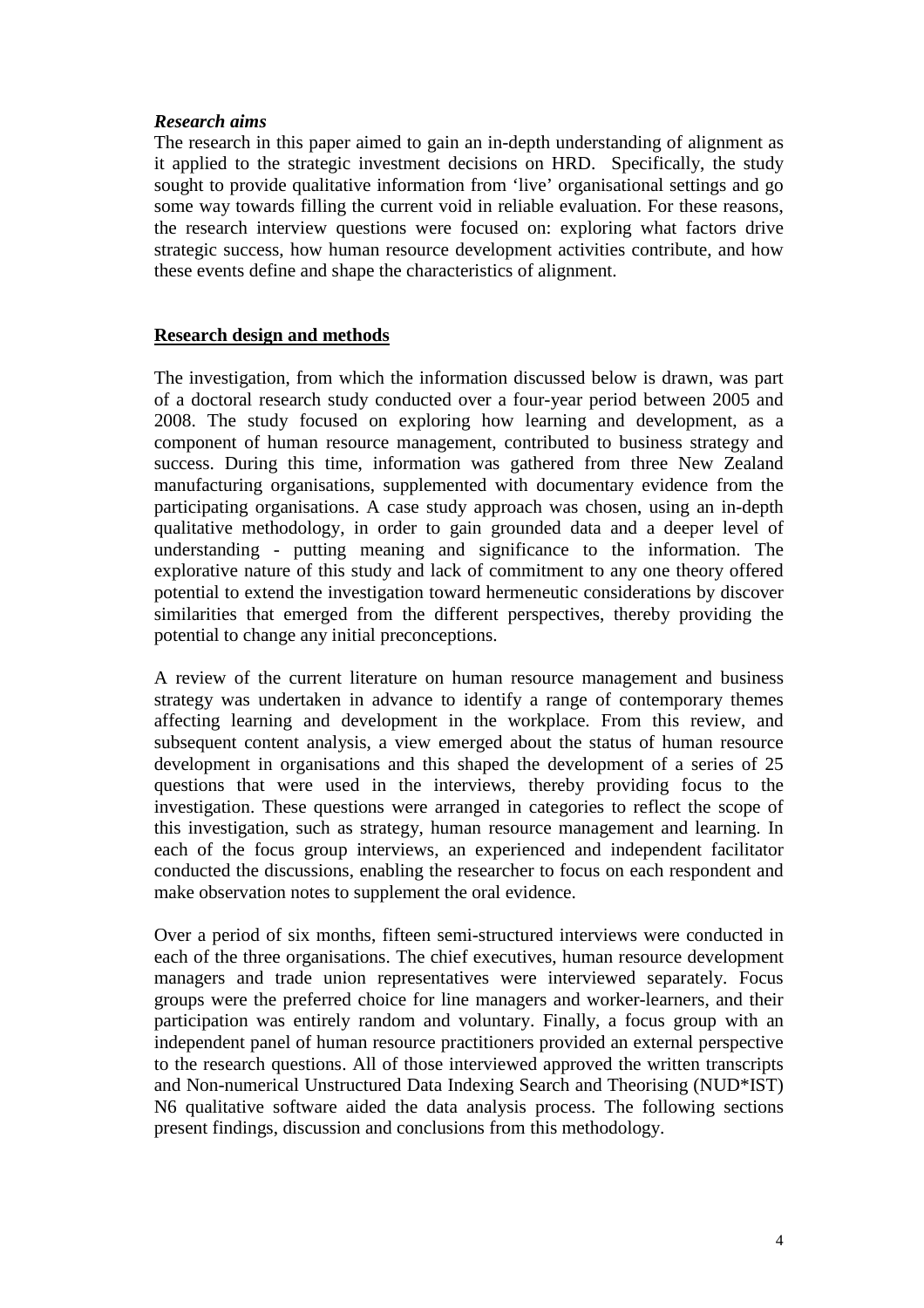#### **Findings and discussion**

This section reports on why managers believed they needed to pursue alignment and considers the initiatives taken in the case study organisations. In interpreting this information, it is helpful to recall the range of strategic choices facing managers as they pursued success (p.2), as these shaped the characteristics of alignment. First, the key question as to why organisations sought alignment indicated a number of external and internal driving forces.

## *External drivers*

The feedback identified four external drivers of alignment: fiscal pressures, market pressures, mergers, acquisitions, and the impact of globalisation. All of the case studies shared a common desire for profitability and strong financial performance, as a measure of their success. Therefore, fiscal pressures including the influences of fluctuating currency, rising interest rates and inflationary pressures had primacy. In addition, there were ongoing pressures to win and retain market share, vital in a small and isolated economy such as New Zealand. Every case study was a subsidiary of a larger, multi-national organisation and, consequently, affected by the disruption of acquisition and merger programmes. This situation entailed the frequent implementation of alignment initiatives, enforced from offshore by the parent groups. Finally, all three organisations were trying to stay ahead of global market changes by remaining competitive, keeping up with technology and meeting the broader expectations of society, such as maintaining environmental responsibility.

## *Internal drivers*

The case study feedback indicated three internal drivers of alignment: the changing workforce, organisational values and culture, and management ideologies. Each case study recognised the need to engage with its workforce in a meaningful way and used several alignment strategies. These included: learning to work with, and adapt to, a changing demographic profile; developing the competence of employees to retain levels of commitment and reduce labour turnover; and introducing local initiatives to motivate staff by retaining a sense of national identity whilst operating as part of a multi-national group. Furthermore, each case study afforded considerable resource, and management energy, to the process of communications – in particular, structured internal processes that articulating the organisation's values, vision and mission. Simply put, the organisations used a wide range of communications tools to psychologically align employees and create a sense of purpose towards the longer-term strategic goals. Interestingly, managers, more than any other group of employees, used the word 'alignment' as the descriptive term to unify their aspirations for the organisations success.

## *Themes of alignment*

Close analysis of the case study transcripts and site observations indicated managers used the word alignment as a construct to define different types of organisational activities or processes. After examination, six themes of alignment emerged as a *utility of alignment* and Table 2 details these. It is important to note these themes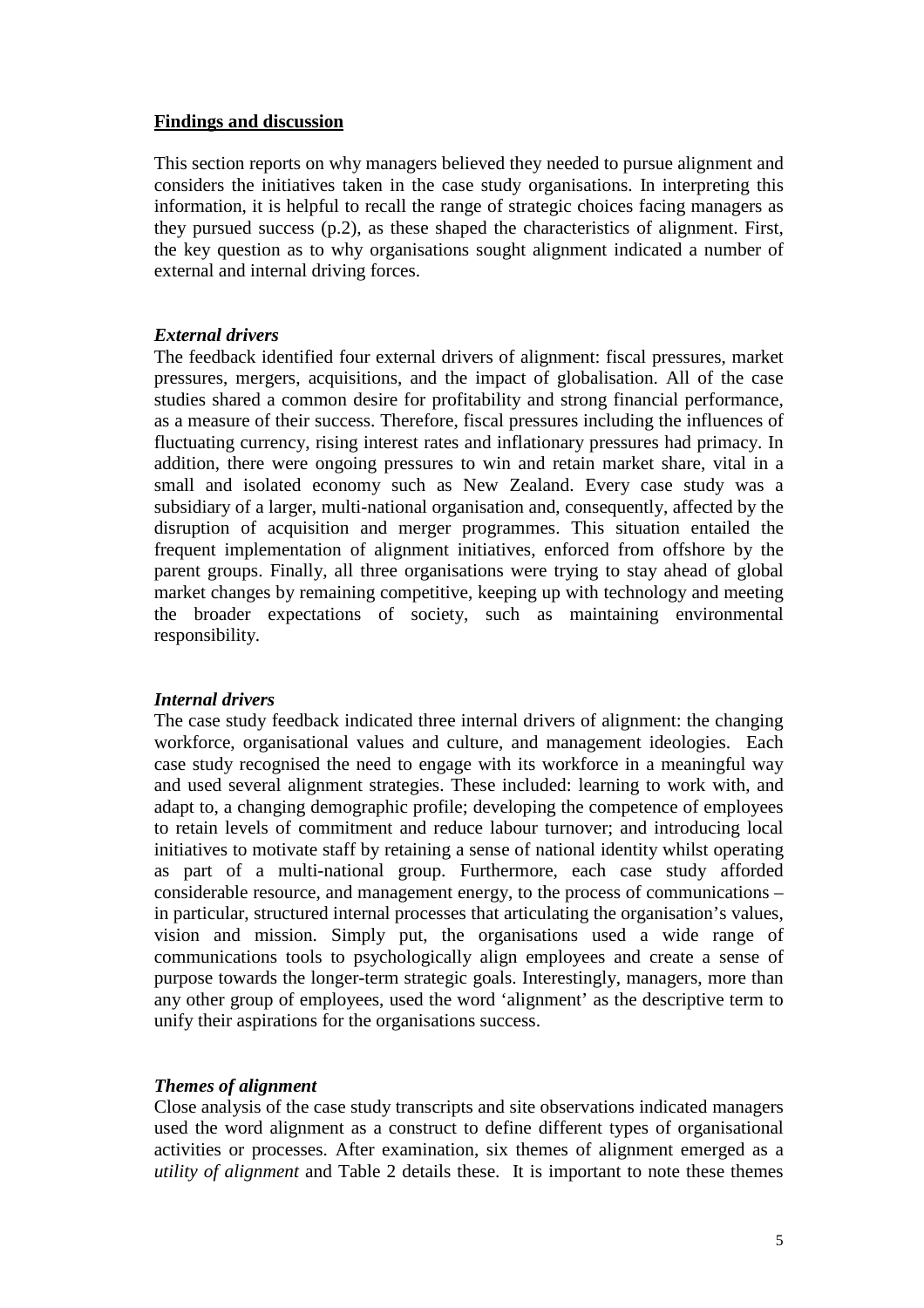were deliberately segmented to aid analysis and interpretation, but as Paauwe and Boselie (2005) suggest, it is essential to consider them as a collective and holistic organisational strategy, as thematic boundaries can become blurred when observed in a real work setting.

|                       | <b>Theme</b>                            | Activities or processes used by organisations                                                                                                                                                                                                                                                              |
|-----------------------|-----------------------------------------|------------------------------------------------------------------------------------------------------------------------------------------------------------------------------------------------------------------------------------------------------------------------------------------------------------|
| Functional            | <b>COGNITIVE</b><br>(Knowing)           | Securing knowledge acquisition and retention<br>$\bullet$<br>Defining skill levels and capability<br>Overcoming language and literacy issues<br>$\bullet$<br>Promoting educational attainment and talent growth                                                                                            |
| Tactical              | <b>AFFECTIVE</b><br>(Feeling)           | Creation of individual and team identity<br>$\bullet$<br>Promoting values and beliefs<br>Seeking motivation and willingness<br>$\bullet$<br>Developing culture and climate                                                                                                                                 |
|                       | <b>BEHAVIOURAL</b><br>(Doing)           | Promoting ownership and engagement<br>$\bullet$<br>Encouraging leadership at all levels<br>$\bullet$<br>Coaching for performance improvement<br>$\bullet$<br>Competence, adult learning and development<br>٠                                                                                               |
| Corporate (strategic) | <b>COMMERCIAL</b>                       | Responding to market influences and demands<br>$\bullet$<br>Meeting financial expectations of stakeholders<br>Considering the influence of corporate support<br>$\bullet$<br>Macro strategic influences (global trends and events)                                                                         |
|                       | <b>STRUCTURAL</b><br>(OR PROCESS-BASED) | Strategic planning and models of organisational excellence<br>$\bullet$<br>Management information reporting systems and audits<br>$\bullet$<br>Communication and briefing systems<br>$\bullet$<br>Performance management systems<br>$\bullet$<br>Learning needs and evaluation analysis tools<br>$\bullet$ |
|                       | <b>SOCIETAL</b>                         | Environmental awareness<br>$\bullet$<br>Demonstrating political sensitivity<br>Responding to sociological trends and responsibilities<br>$\bullet$<br>Providing social security and employee wellness                                                                                                      |

**Table 2. Themes of alignment** 

Importantly, these six themes appeared to support the three levels of functional, tactical and corporate strategy indicated by Purcell (1996); and this deduction pointed towards a *sequence of utility* for managers wishing to implement alignment strategies. For example, at a functional (or operational) level, managers indicated a fundamental need for their subordinate staff to have the ability to think, show selfawareness and possess appropriate levels of literacy and numeracy. This level of cognitive alignment pre-empted the other themes. Secondly, the tactical themes of affective and behavioural alignment combined with cognitive alignment to produce a result similar to popular models of competence (Lucia & Lepsinger 1999), but the learning also drew on elements of cognitive behaviourism. This indicates why the three case study organisations put so much effort into improving operational effectiveness and/or human resource development initiatives. As one senior manager said, "We have got *breaking out*, which is essentially HR development; agility in operational effectiveness and this includes human resource issues." Finally, the three themes contained in corporate alignment required the capacity for meta-learning at an organisational level (Senge 1990). Figure 3 illustrates this concept and the following descriptors draw on the interview transcripts to explain in further detail the six themes of alignment illustrated in Tables 2 and Figure 3.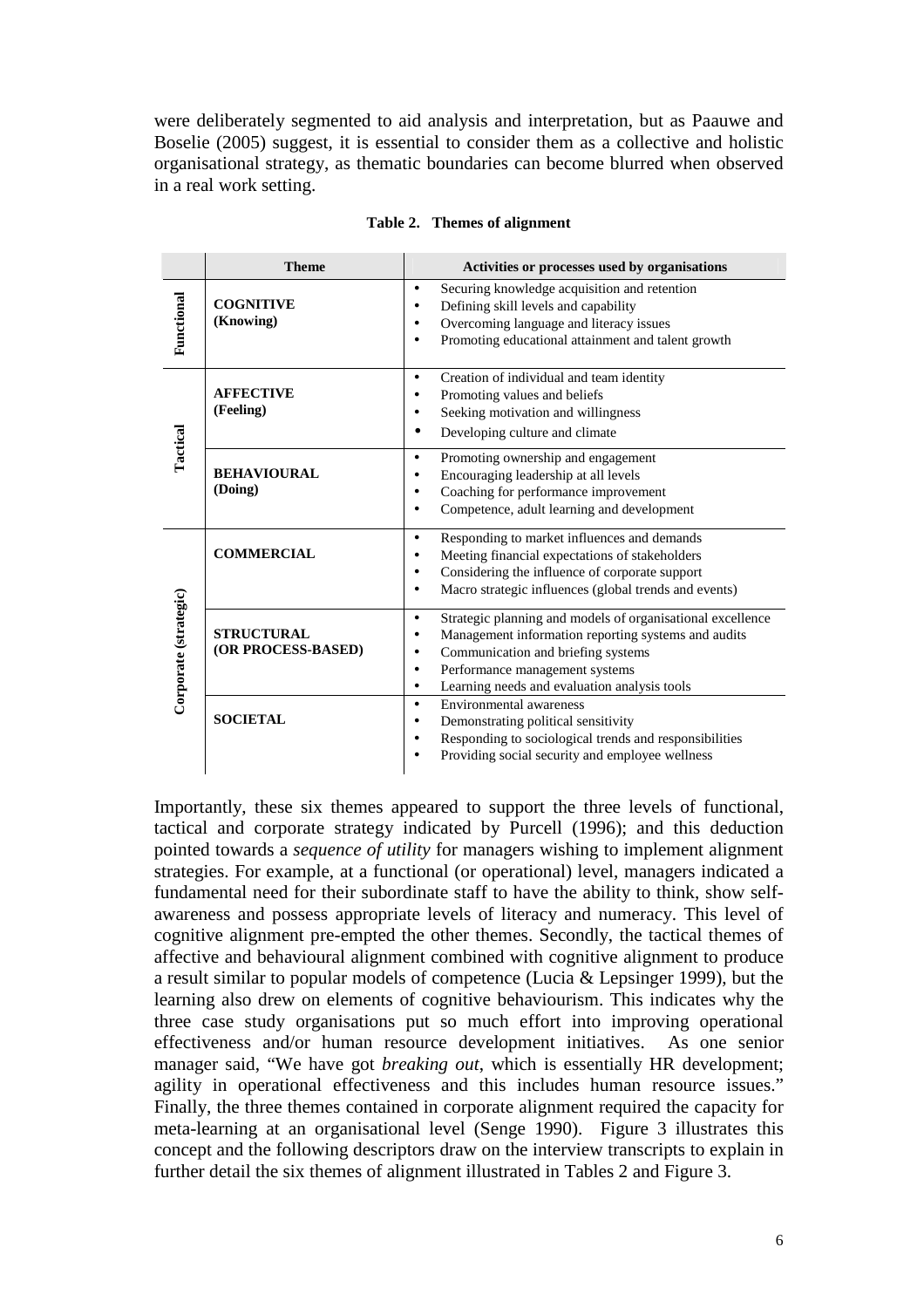

**Figure 3. Themes, sequence and utility of alignment** 

## Cognitive alignment

This theme reflected a desire by the case study managers for employees to have a basic level of ability in numeracy and literacy, a capacity to intellectualise their work environment and conduct their jobs in way that maximised the organisations collective knowledge. Other indicators included having core skills such as interpersonal communications, being clear in the use of language and being able to assimilate an appropriate level of technical knowledge required for effective job performance. The diverse and multi-cultural nature of New Zealand's workforce made this requirement paramount. Accordingly, training was gear to meet this need.

## Affective alignment

This theme built on cognitive alignment and refers to a range of management-led activities, or processes, that were intended to win the hearts and minds of employees, such that individuals identified with the organisation on a personal level. These actions sought to align the personal beliefs and values of the employees with those of the organisation, thereby engendering a strong positive work culture and sense of enduring commitment to the organisation's goals. Examples included: promoting values beliefs and mission statements, culture development programmes, team empowerment projects and employee satisfaction surveys.

#### Behavioural alignment

Running in parallel with affective alignment, and drawing on the learning theories of constructivism, this theme focussed on what employees actually did, or were encouraged to do, at work. The desire by managers for sustained changes in individual and/or team behaviour underpinned the core objectives of several training programmes, and on-job coaching provided post training support. Furthermore, performance management systems and leadership training were used as developmental tools to advance behavioural alignment. At the operational levels, the desired behaviours were aligned with vocational qualification pathways and standards-based competencies, attracting pay incentives for achievement.

#### Commercial alignment

There was a compelling need in the case studies to survive by meeting the financial expectations of their parent organisations and stakeholders. To get this important message across, the three organisations used a complex array of communications mechanisms to raise internal awareness of financial goals, key performance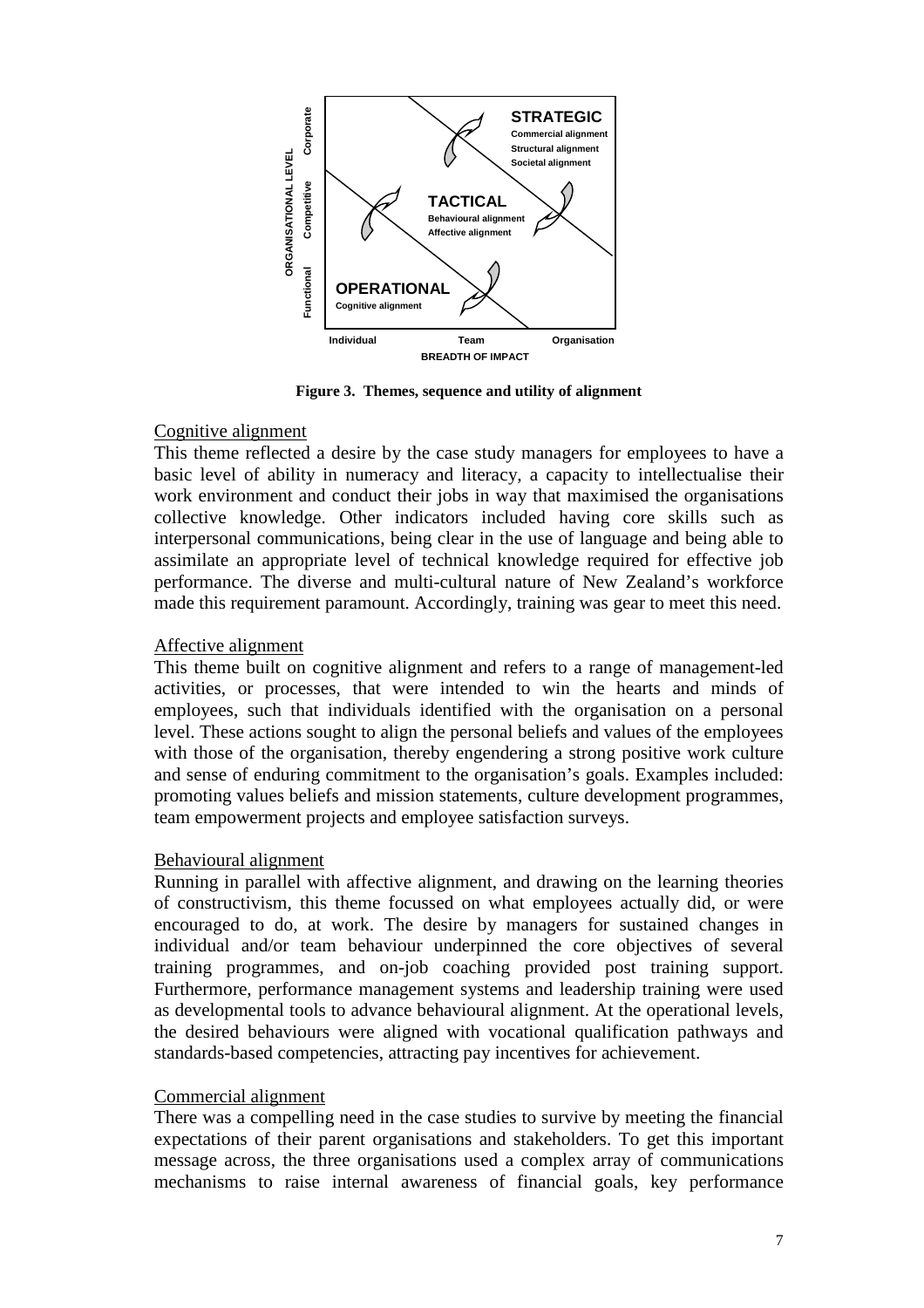indicators and background information on market conditions. Special payments for company financial performance and share option schemes reinforced this.

#### Structural alignment

The findings revealed a management commitment to highly structured and formal processes that focused on the imposition of systematic frameworks or methodologies. Examples include strategic planning, international standards such as ISO9001, Investors in People, SAP and Total Productive Maintenance). Many of these systems focussed on ensuring individual, team and/or organisational compliance with a range of recognised internal or external standards. Aimed at leading people towards performance improvement, these initiatives required a highly disciplined approach to implementation and audit mechanisms assured overall quality.

## Societal alignment

Every case study was actively engaged in creating and presenting a positive face of their organisation to the wider external community. This commitment concerned the upholding of environmental awareness, maintaining corporate/social responsibility, sponsoring events and promoting employee wellness. Employee communication mechanisms, such as team briefing systems and systematic processes of structural alignment helped to maintain an internal awareness of the key issues. In one case study, a general manager led the combined human resources and corporate affairs department.

In considering the benefits and limitations to alignment, the case study results indicated that senior managers/human resource practitioners used the utility and sequence of alignment in two ways: proactively as an aspiration, and reactively as a corrective tactic - but their prime motivation was a strong desire to seek sustained improvements in organisational performance. This involved aligning individual and team effort with the strategic goals using a blend of the six themes. However, by articulating a desire to reach a state of alignment, senior managers had to take care not to create an undertone of dissatisfaction, potentially causing tension among the worker-learners (who were often the recipients of alignment initiatives) when deciding where to undertake priority action. At the operational level, employees and line-managers were primarily concerned about fixing the functional problems contained in cognitive alignment before expending effort on the other areas.

Interestingly, the senior managers were less sure about how they would identify and evaluate the achievement of alignment, but were able to recall anecdotal examples of alignment from the past - not fully appreciated at the time. This suggests alignment, as a concept, may have retrospective value and meaning. The implication of this deduction for human resources professionals was to make better use of experiential and humanistic learning processes such as: capturing tacit knowledge; promoting reflective feedback techniques such as Appreciative Enquiry (Barret & Fry 2002); deploying mentoring activities from experienced personnel, and improving all forms of training evaluation. The findings further indicated that management's belief in alignment appeared to be symbolic, providing a useful and enabling construct to aid leadership, decision-making and setting an ideological pathway for others to follow. Managers were deeply aware of the complexities of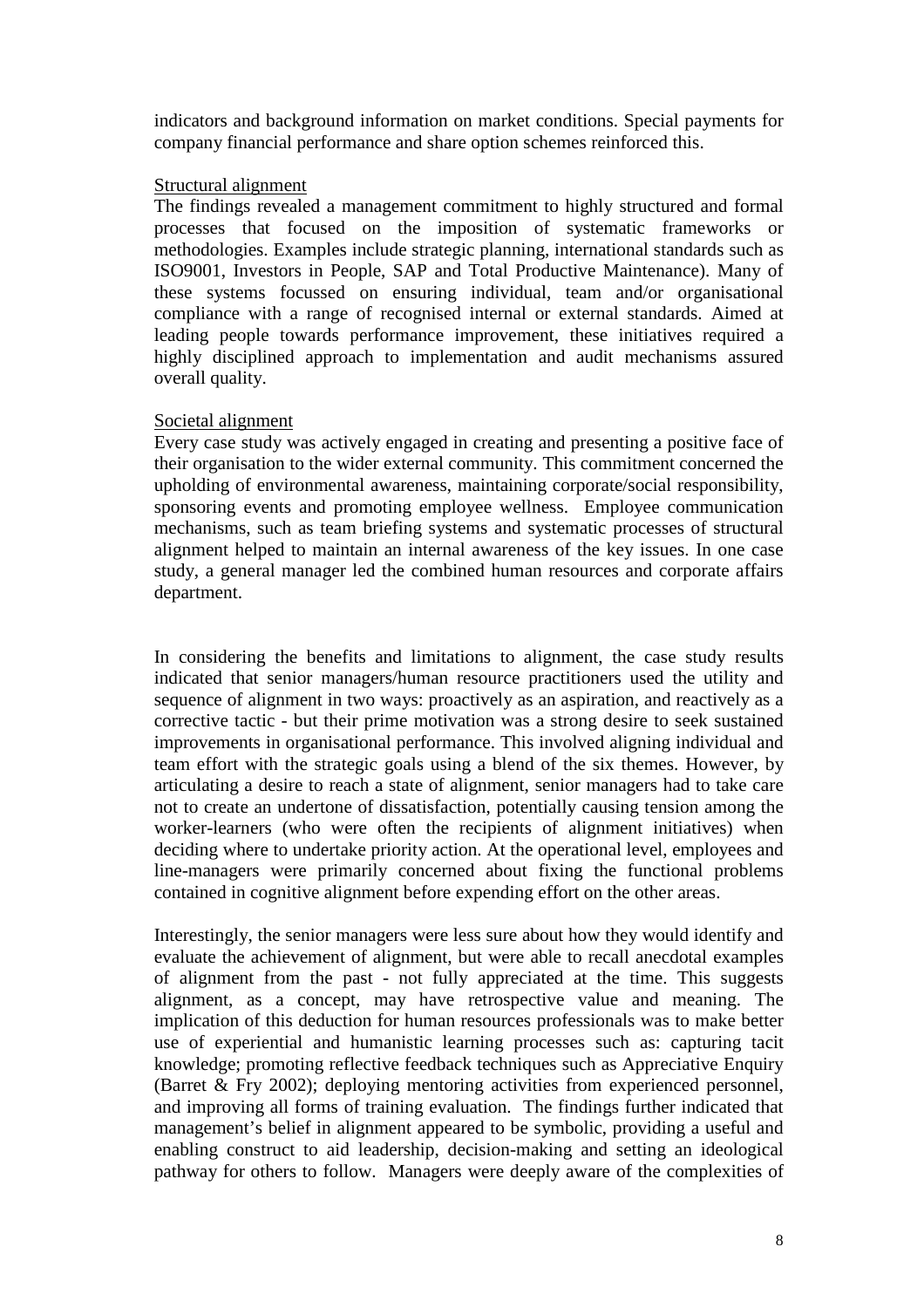business and recognised that alignment may be a temporary state of confluence, because people and strategy constantly evolve. This finding offers some support to the idea of configuration (Miller & Mintzberg 1983; Sheppeck & Militello 2000) and how organisational success comes from being able to craft a unique range of activities and resources that are configured to align with the external challenges.

Furthermore, the responses suggested alignment meant different things to different people. When asked to define alignment, answers at the operational levels were different to those of the chief executives. Therefore, alignment appeared to be heavily contextualised and dependant upon: the respondents level in the organisation, degree of personal buy-in to the firm's values/goals, and their personal aspirations. Consequently, the interpretation of alignment may be polarised. At a theoretical level, the notion reinforces collective objectivism and measurement, yet some of the themes, such as affective and societal alignment, may sit more comfortably with expressions of individualism and phenomenology. Equally, a postmodern perspective may argue the notion of alignment is constraining and not always appropriate to the heuristic world in which contemporary, socially based, organisations operate. In New Zealand, alignment may not sit comfortably with a strong culture of libertarianism. In at least one of the case studies, worker-learners saw alignment as a potential loss of freedom or search for management conformity and control. In a multi-cultural society, such as New Zealand, some employees may even display greater levels of amenability to alignment than others do because of their cultural backgrounds. Therefore, employee attitudes and their pre-disposition to accept organisational conformity may affect the achievement of an alignmentcentred culture. Finally, the evidence suggested managers put pressure on people to align, and the ethics of this are questionable. At the psychological level, managers encouraged employees aligned their attitudes and behaviours frequently, such as asking them to comply with corporate values and mission statements. Yet, senior executives often set these values and, in the worst-case scenario, this action placed limitations on the individual's freedom to act, potentially challenging their sense of identity. In reality, experience indicated that when an enterprise decided to drives its values through alignment-centred initiatives, an employee had few options - they learnt to align with their organisation in order to survive in the job.

## **Conclusions**

To conclude, findings from this investigation support earlier studies by reemphasising the diverse range of learning activities undertaken under the premise of human resource development. The evidence verifies these activities are carried out to improve individual and/or team performance, and thereby contribute to the achievement of business strategy. Through in-depth analysis of three organisations, the study explored a common linkage for these activities, under the collective notion of alignment. Despite evidence that business strategy was becoming increasingly complex, and constantly changing, the study revealed six themes of human resource activity that indicated a possible utility and sequence of alignment. Application of these themes appeared to be heavily contextualised and interrelated; that is, deployment was simultaneous and layered to create a holistic framework of organisational development. Therefore, alignment may simply represent the driving force, and framework, for an alternative strategy on human resource management. However, the discussion indicated the potential complexity of gaining a state of